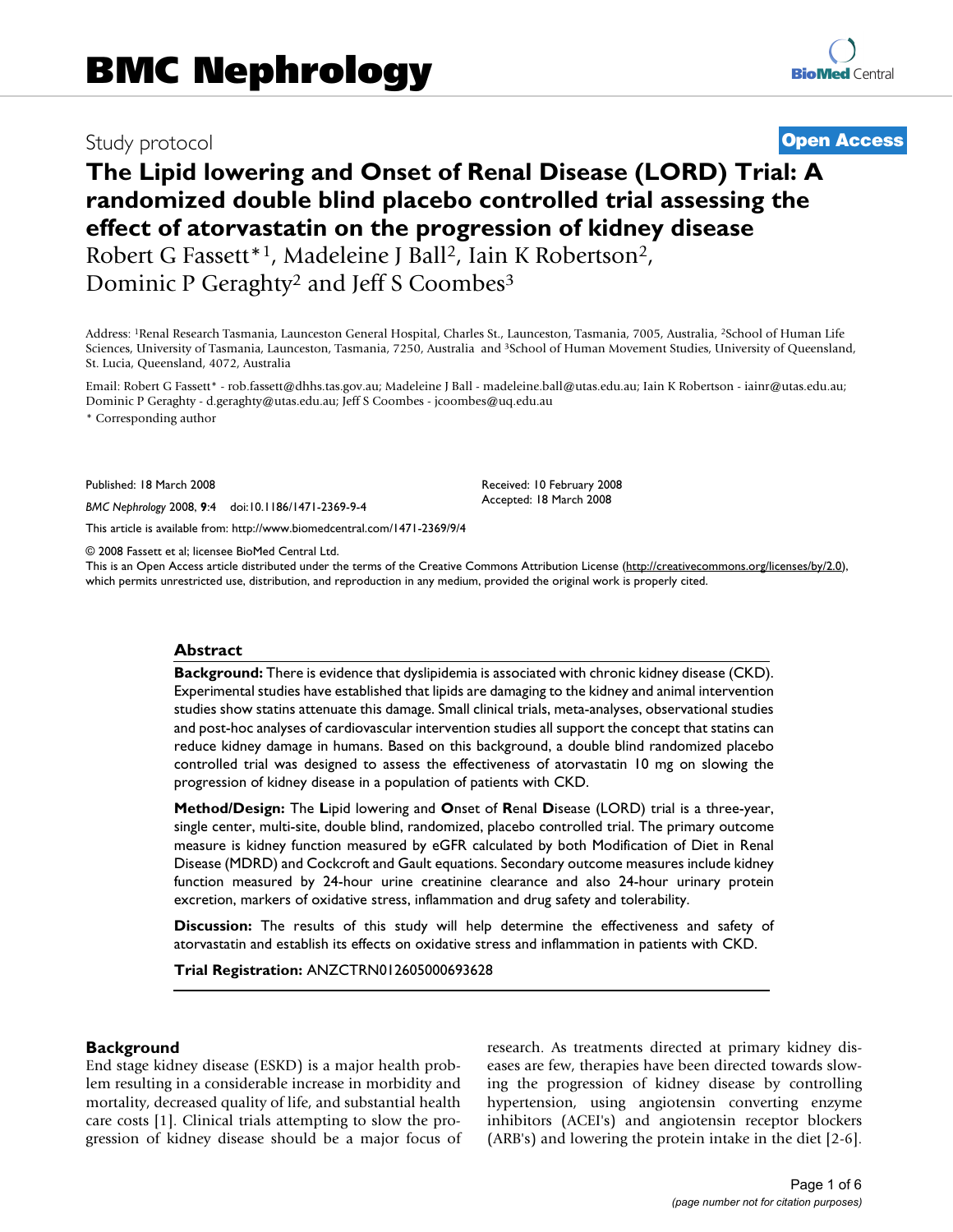Dyslipidemia has been identified as an independent risk factor for the progression of kidney disease [7]. The deleterious effect of hyperlipidemia on the progression of kidney disease is based on a number of lines of evidence.

In a large number of different animal models hyperlipidemia has been clearly shown to accelerate the progression of kidney disease [8]. There is extensive evidence for the processes involved in lipid induced kidney damage, where multiple mechanisms appear to be involved but a common initiation by hyperlipidemia is present. In addition, intervention studies have assessed the effects of statins on limiting kidney damage, again, in a variety of animal models [9,10]. In these studies statins had a beneficial effect on kidney structure and function. Not only did statins reduce proteinuria, they attenuated inflammatory processes and prevented histological changes of inflammation and fibrosis in the kidney.

A comprehensive search of the literature has found 25 randomized controlled trials (RCT's) reporting on the effects of statins on kidney function however these have been mostly of small size, short duration, with narrow inclusion and exclusion criteria, often conducted on patients with normal or stable kidney function, using a variety of statins and doses, or with poor concealment and often no placebo group. Some were also potentially affected by the inclusion of other lipid lowering agents. The results of these are best summarized in the meta-analyses described below.

The large cardiovascular clinical trials such as GREACE, CARE and TNT provide data on a significant number of subjects exposed to statins [11-13]. These studies however, were primarily designed to assess cardiovascular outcomes in subjects presenting with cardiac disease or who were at a high risk of cardiac disease. They were not specifically designed to test kidney function outcomes. Post-hoc sub-analyses are commonly performed on these large trials to extract maximum benefit from the available data that takes years to accumulate at a high cost. Wang et al reported that such analyses introduce challenges and may lead to "overstated and misleading results" [14]. The most important conclusion that can be drawn from these cardiovascular studies is that subjects with kidney dysfunction who meet the cardiovascular criteria of these trials, which for most include a prior myocardial infarction, will do well from the kidney function perspective when treated with a statin. In addition there are no data available from these cardiovascular trials regarding the kidney disease diagnosis thus no conclusions can be made regarding how to treat any specific kidney disease type.

There have been two published meta-analyses reporting on the effects of statins on kidney function, one by Fried et al [15], and the most recent, reported by Sandhu et al (2006), that includes most of the 25 RCT's mentioned above [16]. The subject numbers are substantially larger in the Sandhu analysis as the larger cardiovascular trials were included. This however is a limitation as this inclusion mixes prospective studies with post-hoc, sub-studies of major randomized controlled trials. Thus the authors' conclusions must be interpreted with caution. The metaanalyses support the suggestion that statins have a beneficial effect on kidney function. The Sandhu et al meta-analysis also implies that statins have a more protective effect on kidney function in subjects recruited with a cardiovascular disease and that the more potent statin, atorvastatin, has a greater effect on protecting kidney function than the less potent statins such as pravastatin, fluvastatin, lovastatin and simvastatin [16]. Based on the need for further clarification and investigation of the role of statins in slowing CKD progression the LORD Trial was designed. This trial is intended to have inclusion criteria that reflected common clinical practice to enable the results to be as clinically relevant as possible.

#### **Methods/Design** *Study Design and Setting*

The study was a single centre, multi-site three-year, double blind randomized placebo controlled trial in subjects with CKD. The study was conducted in North and North West Tasmania and the principal investigator is the sole nephrologist in this region.

### *Ethical Considerations*

The Tasmanian Statewide Scientific Committee and the Tasmanian Statewide Ethics Committee approved the LORD Trial. The Ethics Committee will be provided with annual reports of the LORD trial progress and will promptly receive all adverse event reports.

#### *Identification of Eligible Patients*

The principal investigator and the clinical trial coordinators will screen the medical records of patients prior to their attendance at the renal clinics. The serum creatinine is measured and the results available prior to the clinic. Eligible patients will have a copy of the Ethics Committee approved patient information sheet placed in the medical record. The principal investigator will then explain the study during the clinical consultation. After the explanation the subject will be provided with a patient information sheet and informed consent form. The subject will then be asked to take this away with them and arrangements will be made to follow up via a telephone call. If the subject agrees to participate, they will sign the consent form with an independent person signing as a witness to this process.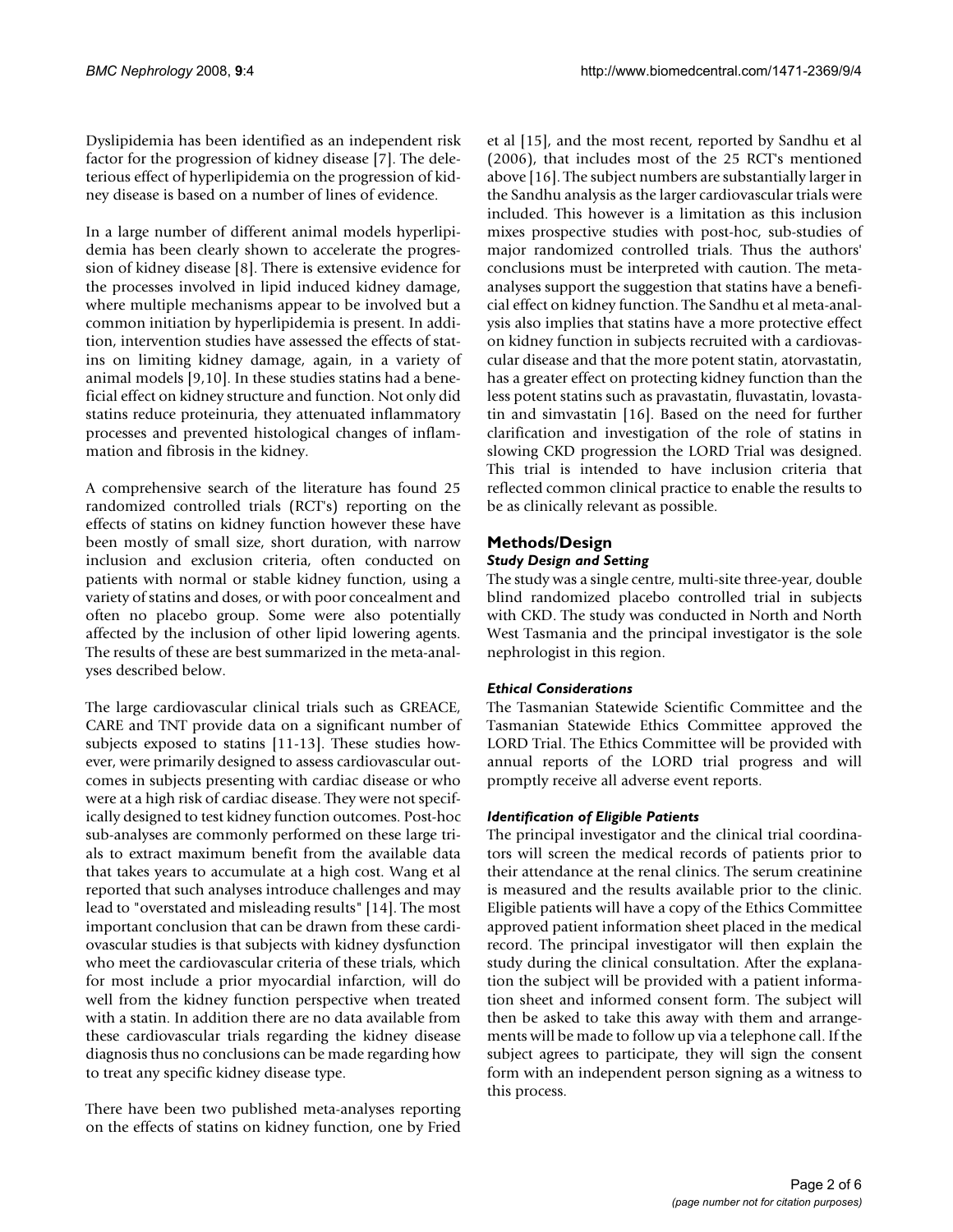#### *Eligibility*

Inclusion criteria are; age 18 – 85 years, serum creatinine > 120 μmol/l at the screening visit, history of CKD, signed informed consent. Subjects will be excluded if they are already taking lipid-lowering medication or if they are females of childbearing age, able to conceive and not using contraception. Other exclusion criteria are: subjects with acute liver disease or unexplained persistent elevations of serum transaminases, or a history of alcoholism,. Patients will also be excluded if they have had a seizure within a year of study entry, have a hypersensitivity to atorvastatin or one of its components or are participating in, or propose to participate in, another clinical investigational drug study within 30 days prior to study entry.

#### *Randomization*

The Clinical Trial Pharmacist at the Launceston General Hospital, who is independent of the study team, will perform the randomization. Subjects will also be stratified according to three diagnostic groups; glomerulonephritis, diabetes and other diagnoses. Computer generated random numbers will be placed in blocks of 10 by the Clinical Trial Pharmacist and related to a series of drug code numbers. Each drug code assignment block will refer to one of the stratification groups. Data recorded will include the drug code number, which becomes the subjects LORD trial identification number, the patient hospital record number, the date of allocation as well as the diagnosis. The sheet containing the blocks of drug code numbers are given to the clinical trial coordinator who thus is blinded to the allocation performed by the pharmacist. Once the diagnosis is confirmed by the principal investigator the clinical trial coordinator selects the next available drug code number from the relevant stratification block according to diagnostic grouping. The drug code number is then written on the prescription form and given to the subject who then presents it to the pharmacy. This enables the pharmacist (independent of the trial pharmacist) to dispense from the appropriate randomization group. The subject receives a specific purpose numbered LORD Trial plastic container with tablets enclosed, which are indistinguishable whether they contain atorvastatin 10 mg or identical placebo. The randomization code is kept sealed in an opaque envelope in the Launceston General Hospital Pharmacy Department and an identical copy is kept at an off-site location of one of the associate investigators for the duration of the study.

#### *Study Medication and Dosing*

Pfizer Pharmaceuticals, New York provided the atorvastatin 10 mg and identical placebo, which were shipped in containers from New York. Tablets will be checked to ensure they will not exceed their expiry date at any stage of their prescription to subjects. They will then be placed in number coded containers so it is not possible to distinguish, other than with the code, which container has placebo or atorvastatin.

#### *Primary Objective and Primary Outcome Measure*

The primary objective of the LORD trial is to assess the effect of atorvastatin 10 mg on the rate of decline of kidney function in subjects with CKD. The primary outcome measure will be the rates of decline in eGFR (ml/min/1.73 m2/month) measured by MDRD and Cockcroft Gault equations.

The hypothesis is that atorvastatin 10 mg will significantly slow the rate of decline of kidney function (eGFR) in subjects with CKD.

The selection of the primary outcome measure was based on the following issues: 1) the widespread use of this marker in similar clinical trials [17-23], 2) other measures including "hard" end points such as commencement of dialysis, transplantation and death were considered however trials that have used such hard end points typically recruit patients with more advanced kidney disease and in larger numbers in order to show an effect of the therapy over 2 – 5 years [2] Furthermore, although hard end points are indicators of a drug's efficacy in reducing cardiovascular events or preserving kidney function, they do not assess the impact of a treatment on altering the natural history of earlier stages of CKD. For clinical trials of subjects with all but the most advanced renal disease, use of intermediate end points of CKD progression is the only practical option for assessment of treatment efficacy and effectiveness [24], 3) intermediate endpoints that were also considered for the major outcome measure included changes in creatinine clearance, serum creatinine, proteinuria or albuminuria. However measures of serum creatinine and creatinine clearance have been argued to be less sensitive markers of the progression of CKD [25]. Furthermore, proteinuria and albuminuria may be affected by dietary changes and are therefore problematic in a longer term (three-year) study and 4) other more accurate measures of kidney function such as 51CrEDTA, 99TcDTPA and cystatin C were considered either too expensive and/ or time consuming for subjects in this study population.

#### *Secondary Objectives, Outcome Measures and Sub Studies*

The secondary objectives (and their associated measures) will assess the effects of atorvastatin 10 mg on 24-hour urine creatinine clearance and protein excretion, the requirement for ESKD management, self reported health (SF-36 questionnaire), physical activity levels (Active Australia questionnaire) nutritional status (four-day diet diary), cardiovascular events, mortality, hospital admissions, drug safety and tolerability. In addition, further secondary objectives included assessing the effects of atorvastatin on measures of inflammation (plasma C reac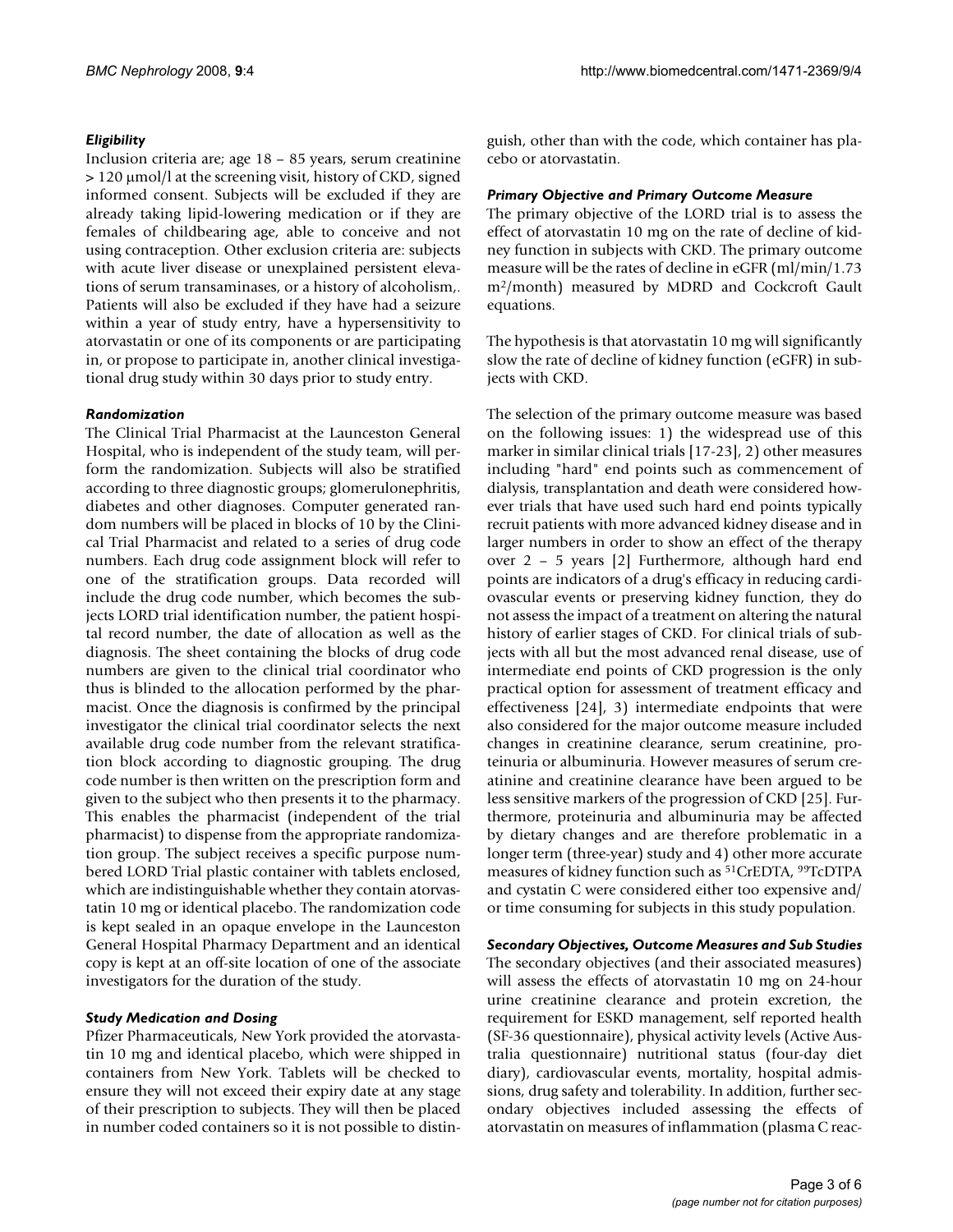tive protein, tumor necrosis factor-alpha and interleukin 6) and oxidative stress (plasma isoprostanes). Sub-studies on smaller groups will also assess the effect of atorvastatin on arterial stiffness and cognitive function.

#### *Visit One (baseline data)*

The LORD study flow is summarized in Figure 1 and the study evaluations are outlined in table 1. After obtaining informed consent patients will be provided with a LORD Trial pathology request form, a four-day diet diary and a 24-hr urine collection bottle. They will be asked to attend the pathology laboratory at least seven days before their first trial visit (approximately three months later) to have a fasting blood sample collected and hand in a 24-hr urine sample. At the first trial visit, additional data will be obtained from the medical records (medical history, medications), measures of height, weight and blood pressure will be made and two questionnaires will be completed (SF 36 and Active Australia). At this visit they will provide their completed four-day diet diary and be given their next appointment time for trial visit two that will be approximately three months after visit one. At the completion of visit one, the clinical trial coordinator will provide patients with a prescription containing their drug code number. They then present thus to the pharmacy department to obtain their first three-month supply of trial medication as described in the section on randomization. Subjects will be instructed to take one tablet each day at any time of the day, either with or without food. The same instructions are provided on the medication container. At this visit the subjects will be given a LORD trial pathology request form and a 24-hr urine collection bottle. They will be asked to attend the pathology laboratory at least seven days prior to their next visit to have a fasting blood sample collected and hand in a 24-hr urine sample. They are given

**Table 1: Baseline and ongoing data collection**

their next appointment time that will be no longer than three months after this visit. The capture of data occurs at the scheduled study visits and are transcribed onto case recoerd forms (CRFs) for entry into a specifically designed LORD Trial database.

#### *Additional Trial Visits*

These visits will occur with the principal investigator and the clinical trial coordinator every three months for a total of three years. Subjects will be required to visit the pathology laboratory and have a fasting blood sample collected and hand in a 24-hr urine collection at least 7 days before each of these visits. They are also required to return the tablet container with the remaining tablets and they will be issued with a prescription form so they can obtain a new container with a further three-month supply of trial medication from the pharmacy department. At these visits they are given a routine medical examination where blood pressure, height and weight are measured. Every nine months during this period they are given a four-day diet dairy and required to return it at the next visit. Every 9 months they are also asked to complete the SF-36 and Active Australia questionnaires. At each visit they are given their next visit appointment time.

#### *Adherence to Study Medication*

Trial visits are conducted every three months and as a consequence, sufficient medication is included in the container to last for this interval. However as a crosscheck of the subjects adherence to drug therapy, each container has 100 tablets placed in it for each trial visit and the subjects are not informed that the containers have additional tablets. At each trial visit the subject is required to return the container. Two separate tablet counts are then conducted one by the trial coordinator and the trial pharmacist per-

| eGFR Cockcroft and Gault                                  |
|-----------------------------------------------------------|
| eGFR MDRD                                                 |
| 24 hour urine creatinine clearance                        |
| 24 hour urine protein                                     |
| Weight and blood pressure                                 |
| Adverse events and concomitant therapy                    |
| Laboratory tests                                          |
| Hematology                                                |
| <b>Biochemistry</b>                                       |
| Oxidative stress measures                                 |
| Inflammation measures                                     |
| Lipid profile                                             |
| Baseline data and follow-up data at 9,18,27 and 36 months |

**Baseline data and follow-up data every three months for 36 months**

SF 36 Active Australia Questionnaire Four-day diet diary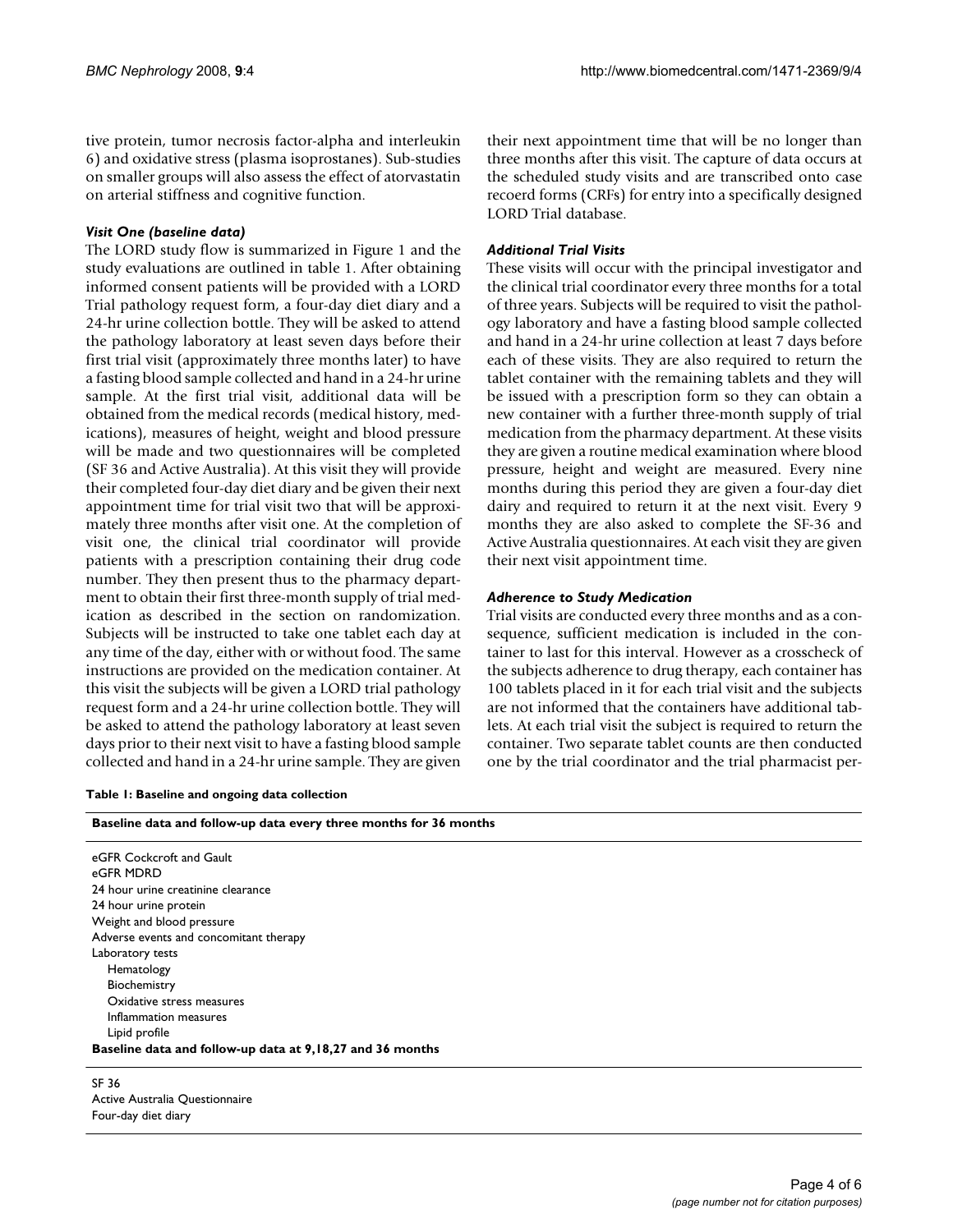

#### **Figure 1 Flow chart of LORD trial.**

forms a separate count. This enables a check on adherence to therapy by calculating the difference between 100 and the days of therapy and comparing this with number of tablets left in the container.

#### *Withdrawal from Study*

Subjects will be withdrawn from the study at their request, without prejudice, as documented and explained at the time of consenting. Patients who withdraw will be encouraged to consent to allow access to their pathology results for the remainder of the trial duration to enable an intention to treat data analysis.

#### *Sample size calculation*

The following assumptions were made for the sample size calculation. The rate of decline of eGFR, based on the expected population to be recruited in the LORD trial and a similar trial [3], was assumed to be 0.29 ml/min/1.73 m<sup>2</sup>/month. To demonstrate a clinically significant improvement, based on the REIN study, we expected a difference in rate of eGFR decline of 40%, between atorvastatin treated subjects and controls [2]. Thus we assumed that subjects in the atorvastatin group would have a monthly decline of eGFR of 0.17 ml/min/1.73 m<sup>2</sup>. The standard deviation was assumed to be twice the decline (0.24) [3]. Therefore, it was estimated that the study required 63 subjects per group for alpha to equal 0.05 (two-tailed test) and a power (1-β) of 0.80. To achieve this we aimed to recruit 200 subjects into the LORD trial, which allowed for a dropout rate of 60%.

#### *Statistical analysis*

The primary analysis will use an intention to treat approach and the secondary analysis will use an on treatment approach. The rate of decline of eGFR in ml/min/ 1.73 m2/month will be compared between atorvastatin treated subjects and the placebo group using a two-tailed independent t test. Significance will be deemed p < 0.05.

#### **Discussion**

The objective of the LORD Trial is to assess whether atorvastatin 10 mg can slow the progression of CKD. Measures of oxidative stress and inflammation will be used to assess whether these are concomitantly affected by this statin treatment. If statins slow the progression of CKD, then most CKD patients may benefit from this treatment. Previous studies have been conducted in this area but have been either smaller, open labeled or short duration. Other studies, such as the SHARP study [26], seek to assess the same question however they include the cholesterol absorption inhibitor ezetimibe in the treatment group, which may confuse the nature of the potential effective agent. The measure of eGFR every three months during the three-year trial is another strength of this protocol. We predict atorvastatin will slow the progression of CKD.

#### **Competing interests**

The author(s) declare that they have no competing interests.

#### **Authors' contributions**

RGF and JSC were responsible for the design of this clinical trial, the construction of the protocol and writing this manuscript. IKR provided statistical advice. MJB and DPG provided advise and manuscript review. All authors read and approved the final manuscript.

#### **Acknowledgements**

The Clifford Craig Medical Research Trust is funding this study. Pfizer Pharmaceuticals provided the atorvastatin and placebo. Lisa Anderson and Marianne Smith are Trial Coordinators. Matthew Fassett and Krystal Chugg constructed the Database.

#### **References**

- Jones CA, McQuillan GM, Kusek JW, Eberhardt MS, Herman WH, Coresh J, Salive M, Jones CP, Agodoa LY: **[Serum creatinine levels](http://www.ncbi.nlm.nih.gov/entrez/query.fcgi?cmd=Retrieve&db=PubMed&dopt=Abstract&list_uids=9856515) [in the US population: third National Health and Nutrition](http://www.ncbi.nlm.nih.gov/entrez/query.fcgi?cmd=Retrieve&db=PubMed&dopt=Abstract&list_uids=9856515) [Examination Survey.](http://www.ncbi.nlm.nih.gov/entrez/query.fcgi?cmd=Retrieve&db=PubMed&dopt=Abstract&list_uids=9856515)** *Am J Kidney Dis* 1998, **32(6):**992-999.
- 2. **[Randomised placebo-controlled trial of effect of ramipril on](http://www.ncbi.nlm.nih.gov/entrez/query.fcgi?cmd=Retrieve&db=PubMed&dopt=Abstract&list_uids=9217756) [decline in glomerular filtration rate and risk of terminal](http://www.ncbi.nlm.nih.gov/entrez/query.fcgi?cmd=Retrieve&db=PubMed&dopt=Abstract&list_uids=9217756) renal failure in proteinuric, non-diabetic nephropathy. The GISEN Group (Gruppo Italiano di Studi Epidemiologici in [Nefrologia\).](http://www.ncbi.nlm.nih.gov/entrez/query.fcgi?cmd=Retrieve&db=PubMed&dopt=Abstract&list_uids=9217756)** *Lancet* 1997, **349(9069):**1857-1863.
- 3. Ruggenenti P, Perna A, Gherardi G, Gaspari F, Benini R, Remuzzi G: **Renal function and requirement for dialysis in chronic neph[ropathy patients on long-term ramipril: REIN follow-up trial.](http://www.ncbi.nlm.nih.gov/entrez/query.fcgi?cmd=Retrieve&db=PubMed&dopt=Abstract&list_uids=9788454) Gruppo Italiano di Studi Epidemiologici in Nefrologia [\(GISEN\). Ramipril Efficacy in Nephropathy.](http://www.ncbi.nlm.nih.gov/entrez/query.fcgi?cmd=Retrieve&db=PubMed&dopt=Abstract&list_uids=9788454)** *Lancet* 1998, **352(9136):**1252-1256.
- 4. Levey AS, Adler S, Caggiula AW, England BK, Greene T, Hunsicker LG, Kusek JW, Rogers NL, Teschan PE: **[Effects of dietary protein](http://www.ncbi.nlm.nih.gov/entrez/query.fcgi?cmd=Retrieve&db=PubMed&dopt=Abstract&list_uids=8629624) [restriction on the progression of advanced renal disease in](http://www.ncbi.nlm.nih.gov/entrez/query.fcgi?cmd=Retrieve&db=PubMed&dopt=Abstract&list_uids=8629624)**